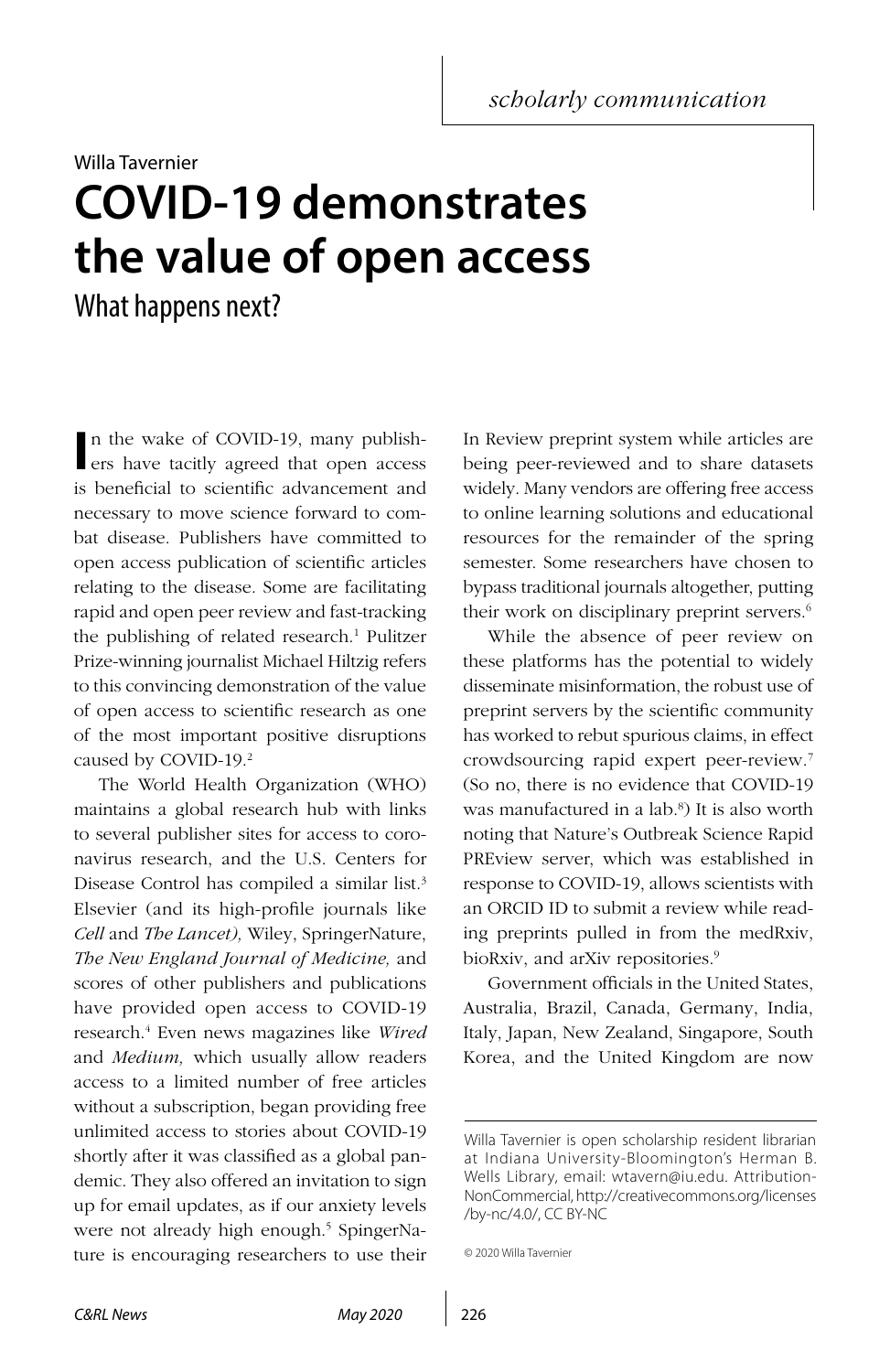calling for even wider access.<sup>10</sup> This would encompass the text of journal articles as well as machine-readable text to enable analysis using artificial intelligence, along with research data made available through sources like PubMed Central and WHO's COVID database.11 Outside of the realm of scientific publication, the Taiwanese response to the outbreak highlights how easy, free public access to reliable information is beneficial to a robust, effective response across a complex system, which requires the coordination of governance, institutions, individuals, and their varying points and levels of interaction.<sup>12</sup> Taiwanese analyst Victor (Lin) Pu argues that the "free flow of information is the best treatment for the coronavirus outbreak "<sup>13</sup>

At the time this article was written, the current outbreak was expected to subside within a few months, with health authorities using shutdowns, social distancing, and quarantines in an effort to "flatten the curve" of contagion. When the pandemic subsides, where do we go next in academic publishing? Clearly, most stakeholders in this pandemic situation regard knowledge about the disease as an open access common pool resource--a public good that should be freely accessible. Does this change in the absence of a crisis? Is it then acceptable to slow the progress of science? And who has the right to make these decisions? These are issues both of governance and design.

In their work *Analyzing the Knowledge Commons,* Elinor Ostrom and Charlotte Hess describe an institutional analysis design framework for analyzing governance in common pool resources and then apply that framework to analyzing knowledge as a commons.14 They point out that knowledge is a nondiminishing resource, and that greater access to knowledge enhances its value and utility. Ostrom and Hess go on to explain that within any commons there are action arenas or action situations where participants make decisions based on a certain set of characteristics with which they are confronted. They recognize that a knowledge commons is a complex system, and that decisions and outcomes are largely dependent on the varying patterns of interactions within any action arena.

Within that context of knowledge as a common pool resource, the emergence of the COVID-19 pandemic and the need for access to information about the disease presents a new action arena. The response of publishers is not entirely novel, as similar actions were taken by some publishers in response to the SARS outbreak.15 However some are of the view that COVID-19 marks a sea change in the way scientists communicate.16 Certainly, the participation by Elsevier, Wiley, *The Lancet,* and Cell Press in the 2020 commitment to share research data and findings relevant to the novel coronavirus (COVID-19) outbreak is novel. In this current action situation, public calls for access to the research by governments and WHO, lessons learned from past outbreaks, and individual actions by researchers have together produced an environment in which all of the major scientific publishers have decided to facilitate the free flow of information, which in turn has accelerated the progress of science to fight the disease. It is a dynamic situation that has established new norms, and the publishers by their actions have validated the argument that where there are barriers to access to such knowledge, the pace of scientific progress decelerates.

The current system of scholarly publishing in which research is restricted by paywalls evolved during the print era, when it became inefficient for scholarly societies to manage production, validation, and distribution of scientific and scholarly research. Commercial publishers could do this at scale, resulting in greater economy and efficiency. However, the cost of access to this information grew to a level considered to be a crisis.17 The continuing trend in university cancellations of subscription packages with major publishers indicates that this system may no longer be sustainable.<sup>18</sup>

In a knowledge commons, characterized by what Hess and Ostrom describe as "distributed digital information," different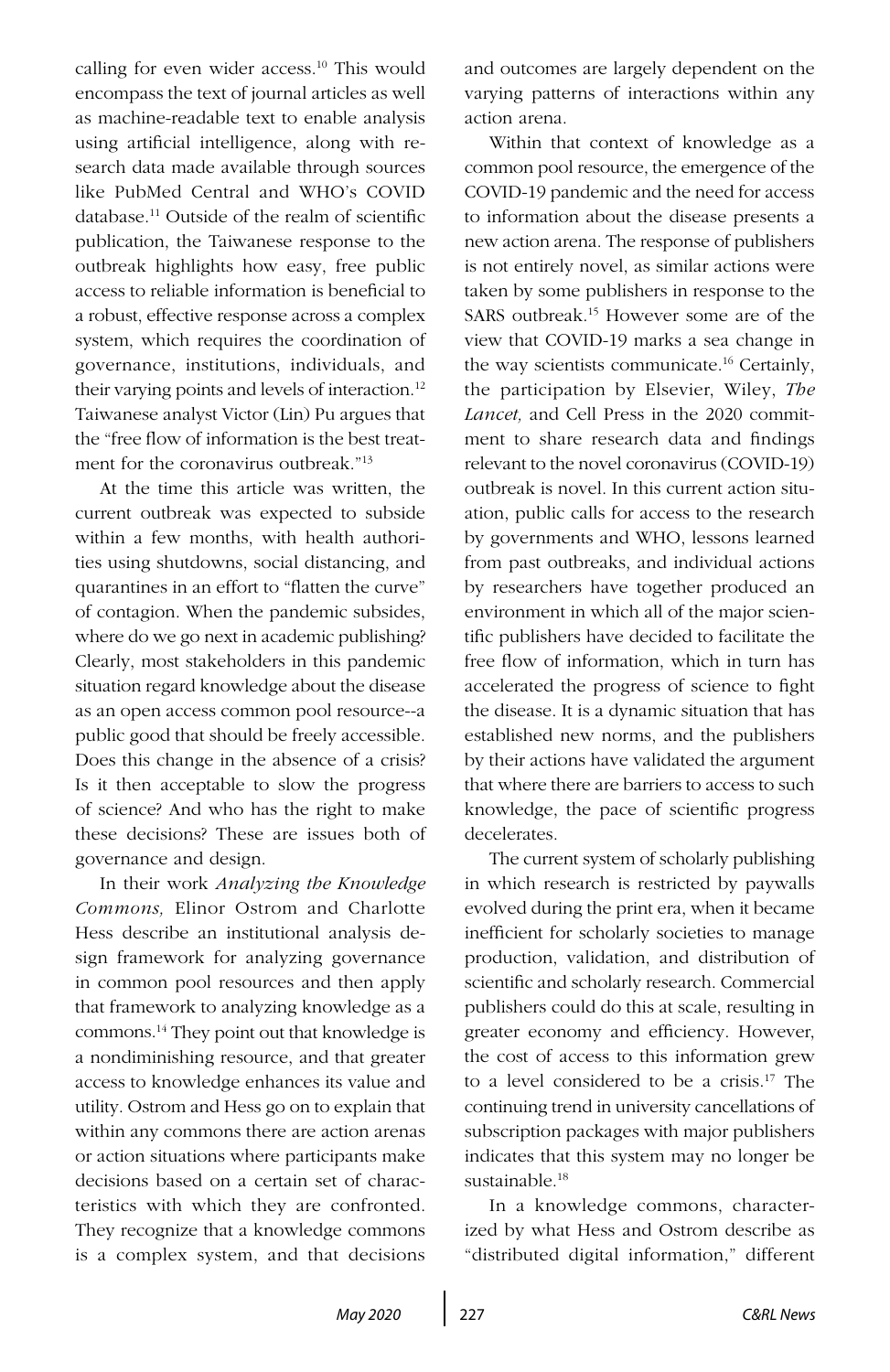economies are at play. Digital distribution via posting on a publisher's website greatly reduces the costs of dissemination. Much of those costs shift to technology for managing access (restricted to subscriber-only), which can be eliminated if open access was the governing paradigm. This is not to say that all costs disappear, for example, the costs of the technical hosting infrastructure and the skilled technicians to maintain it replaces the costs of transport and distribution. However, it must be borne in mind that many scholarly societies and universities already have the basic web infrastructure, and, in some cases the technical staff, in place. These technical characteristics, coupled with the rise of open source publishing software such as Open Journal Systems and Manifold, as well as a community of library publishers, provide alternatives to commercial publishing.19 Costs associated with copy editing, marketing, and managing peer review remain. However, it should be noted that the actual costs of peer reviewers in most cases is nil (though rapid peer review models where reviewers are paid appear to be emerging), and various open peer review models may provide the beginnings of an answer to management costs. In addition, systems like Scielo (Scientific Electronic Library Online) illustrate an alternative mechanism of funding the costs of access to research.<sup>20</sup>

Strategies being deployed by the research community to combat COVID-19 give us a proof of concept for what is possible. Elinore Ostrom's groundbreaking research on design principles for resilient common pool resource institutions, which earned her a Nobel Prize in economics, lays out design principles for how we might build new institutions within the knowledge commons.<sup>21</sup> Those principles suggest that those affected by the rules governing a resource should have the right to change the rules, that there should be accountability in the system and graduated sanctions, as well as mechanisms for rapid resolution of conflict. The Institutional Analysis Design Framework (IAD), as applied to knowledge as a commons by Hess and Ostrom, adds to those design principles to include considerations of equity, transparency, and adaptability.

How might these design principles and the strategies that are emerging during the COVID-19 pandemic work together? The publication, criticism, and withdrawal of a paper on the open access disciplinary preprint server bioRxiv, which suggested that COVID-19 was manmade, is a clear example of these principles at work.22 The preprint has since been updated with a statement that, "This paper has been withdrawn by its authors. They intend to revise it in response to comments received from the research community on their technical approach and their interpretation of the results."

The culture of collaboration in the scientific disciplines within which COVID-19 research lies, and specifically the trust networks that have developed around collaborative research and the function of open access preprint servers like bioRxiv and medRxiv, are important factors. Scholars agree that robust and enduring trust networks are essential to set priorities, make effective decisions in rapidly changing environments, solve problems, and build resilient institutions to manage common pool resources in general and the infrastructure for scholarly dissemination in particular.<sup>23</sup> However, the current hypervisibility of the culture of collaboration in the hard sciences should not lead us to assume that these are the only disciplines in which this level of open scholarship is possible.

While other fields of study will have different sociocultural and institutional structures, different institutional and geographic contexts, and different discourses in use, similar trust networks for collaboration have emerged within and across disciplines. These have been operative in computer programming (in particular the free and open source software movement), architecture (specifically in the field of participatory design), the humanities (in particular, the digital humanities), library and information science, and other social sciences.24 Moreover, the intersection of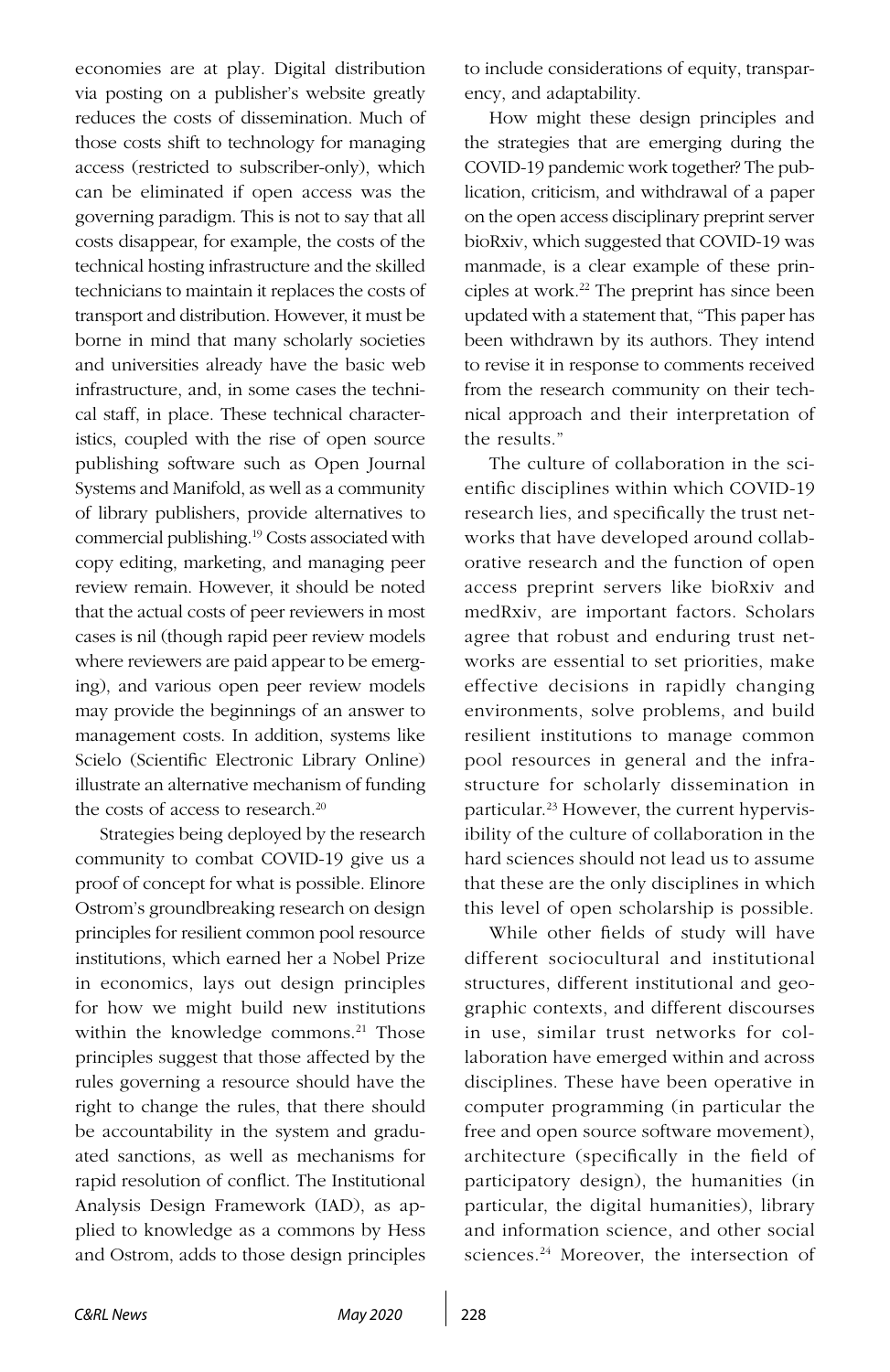these disciplines is the common goal of advancing the knowledge and understanding in their scholarly field. Therefore, the system for scholarly communication ought to promote such advancement–the COVID-19 pandemic shows us that open access publishing is an efficient, effective means of doing this.

Within the knowledge commons characterized by distributed digital knowledge with the different economies at play, and with the developing trust networks around open scholarship, it becomes possible to question whether after COVID-19 subsides governments, scientists, and global institutions will find it acceptable for publishers to continue to put paywalls around research-- decelerating scientific, scholarly, and social advancement. It becomes possible to question whether commercial publishers should govern, i.e., be the principal decision-makers about, and gatekeepers of, access to knowledge. Most importantly, it becomes possible to question what type of scholarly publishing system we (collectively as a society) want, and to design it accordingly.

## **Notes**

1. "Statement on Data Sharing in Public Health Emergencies," Wellcome Trust, accessed March 17, 2020, [https://wellcome.](https://wellcome.ac.uk/press-release/statement-data-sharing-public-health-emergencies) [ac.uk/press-release/statement-data-sharing](https://wellcome.ac.uk/press-release/statement-data-sharing-public-health-emergencies) [-public-health-emergencies;](https://wellcome.ac.uk/press-release/statement-data-sharing-public-health-emergencies) "COVID-19," accessed March 16, 2020, [https://www.cell.](https://www.cell.com/2019-nCOV) [com/2019-nCOV;](https://www.cell.com/2019-nCOV) Michael A. Johansson and Daniela Saderi, "Open Peer-Review Platform for COVID-19 Preprints," *Nature* 579, no. 29 (2020), [https://doi.org/10.1038/d41586-020](https://doi.org/10.1038/d41586-020-00613-4) [-00613-4](https://doi.org/10.1038/d41586-020-00613-4); "Novel Coronavirus (2019-NCoV) Outbreak," *PLOS,* accessed March 16, 2020, [http://blogs.plos.org/plos/?p=9042.](http://blogs.plos.org/plos/?p=9042)

2. Michael Hiltzig, "COVID-19 Could Kill the for-Profit Science Publishing Model. That Would Be a Good Thing," *Los Angeles Times,*  March 3, 2020, [https://www.latimes.com](https://www.latimes.com/business/story/2020-03-03/covid-19-open-science) [/business/story/2020-03-03/covid-19-open](https://www.latimes.com/business/story/2020-03-03/covid-19-open-science) [-science.](https://www.latimes.com/business/story/2020-03-03/covid-19-open-science)

3. "Global Research on Coronavirus Disease (COVID-19)," World Health Organization (WHO), accessed March 16, 2020, [https://www.who.int/emergencies](https://www.who.int/emergencies/diseases/novel-coronavirus-2019/global-research-on-novel-coronavirus-2019-ncov) [/diseases/novel-coronavirus-2019/global](https://www.who.int/emergencies/diseases/novel-coronavirus-2019/global-research-on-novel-coronavirus-2019-ncov) [-research-on-novel-coronavirus-2019-ncov](https://www.who.int/emergencies/diseases/novel-coronavirus-2019/global-research-on-novel-coronavirus-2019-ncov); "COVID-19 Databases and Journals," accessed March 16, 2020, [https://www.cdc.gov/library](https://www.cdc.gov/library/researchguides/2019novelcoronavirus/databasesjournals.html) [/researchguides/2019novelcoronavirus](https://www.cdc.gov/library/researchguides/2019novelcoronavirus/databasesjournals.html) [/databasesjournals.html.](https://www.cdc.gov/library/researchguides/2019novelcoronavirus/databasesjournals.html)

4. See "Novel Coronavirus Information Center," Elsevier Connect, accessed March 16, 2020, [https://www.elsevier.com/connect](https://www.elsevier.com/connect/coronavirus-information-center) [/coronavirus-information-center;](https://www.elsevier.com/connect/coronavirus-information-center) "COVID-19 Resource Center," *The Lancet,* accessed March 16, 2020, [https://www.thelancet.com](https://www.thelancet.com/coronavirus) [/coronavirus](https://www.thelancet.com/coronavirus); "Novel Coronavirus—Wiley Online Library," Wiley, accessed March 16, 2020, [https://novel-coronavirus.onlinelibrary.](https://novel-coronavirus.onlinelibrary.wiley.com/) [wiley.com/;](https://novel-coronavirus.onlinelibrary.wiley.com/) "Coronavirus | Springer Nature | For Researchers," *Springer Nature,* accessed March 16, 2020[, https://www.springernature.](https://www.elsevier.com/connect/coronavirus-information-center
) [com/gp/researchers/campaigns/coronavi](https://www.elsevier.com/connect/coronavirus-information-center
)[rus](https://www.elsevier.com/connect/coronavirus-information-center
); "Coronavirus (Covid-19)—NEJM," *New England Journal of Medicine,* accessed March 16, 2020, [https://www.nejm.org](https://www.nejm.org/coronavirus) [/coronavirus](https://www.nejm.org/coronavirus).

5. Louise Matsakis, "How to Stop a Coronavirus Anxiety Spiral," *Wired,* March 13, 2020, [https://www.wired.com/story/how-to](https://www.wired.com/story/how-to-stop-coronavirus-anxiety-spiral) [-stop-coronavirus-anxiety-spiral](https://www.wired.com/story/how-to-stop-coronavirus-anxiety-spiral).

6. Adam Rogers, "Coronavirus Research Is Moving at Top Speed—With a Catch," *Wired,*  January 31, 2020, [https://www.wired.com](https://www.wired.com/story/coronavirus-research-preprint-servers/) [/story/coronavirus-research-preprint](https://www.wired.com/story/coronavirus-research-preprint-servers/) [-servers/.](https://www.wired.com/story/coronavirus-research-preprint-servers/)

7. Kai Kupferschmidt, "'A Completely New Culture of Doing Research': Coronavirus Outbreak Changes How Scientists Communicate," *Science,* February 26, 2020, [https://www.sciencemag.org/news/2020/02](https://www.sciencemag.org/news/2020/02/completely-new-culture-doing-research-coronavirus-outbreak-changes-how-scientists) [/completely-new-culture-doing-research](https://www.sciencemag.org/news/2020/02/completely-new-culture-doing-research-coronavirus-outbreak-changes-how-scientists) [-coronavirus-outbreak-changes-how](https://www.sciencemag.org/news/2020/02/completely-new-culture-doing-research-coronavirus-outbreak-changes-how-scientists) [-scientists](https://www.sciencemag.org/news/2020/02/completely-new-culture-doing-research-coronavirus-outbreak-changes-how-scientists).

8. Chuan Xiao, et al., "HIV-1 Did Not Contribute to the 2019-NCoV Genome," *Emerging Microbes & Infections* 9, no. 1 (2020): 378–81, [https://doi.org/10.1080](https://doi.org/10.1080/22221751.2020.1727299) [/22221751.2020.1727299](https://doi.org/10.1080/22221751.2020.1727299).

9. "Global Research on Coronavirus Disease (COVID-19)," WHO.